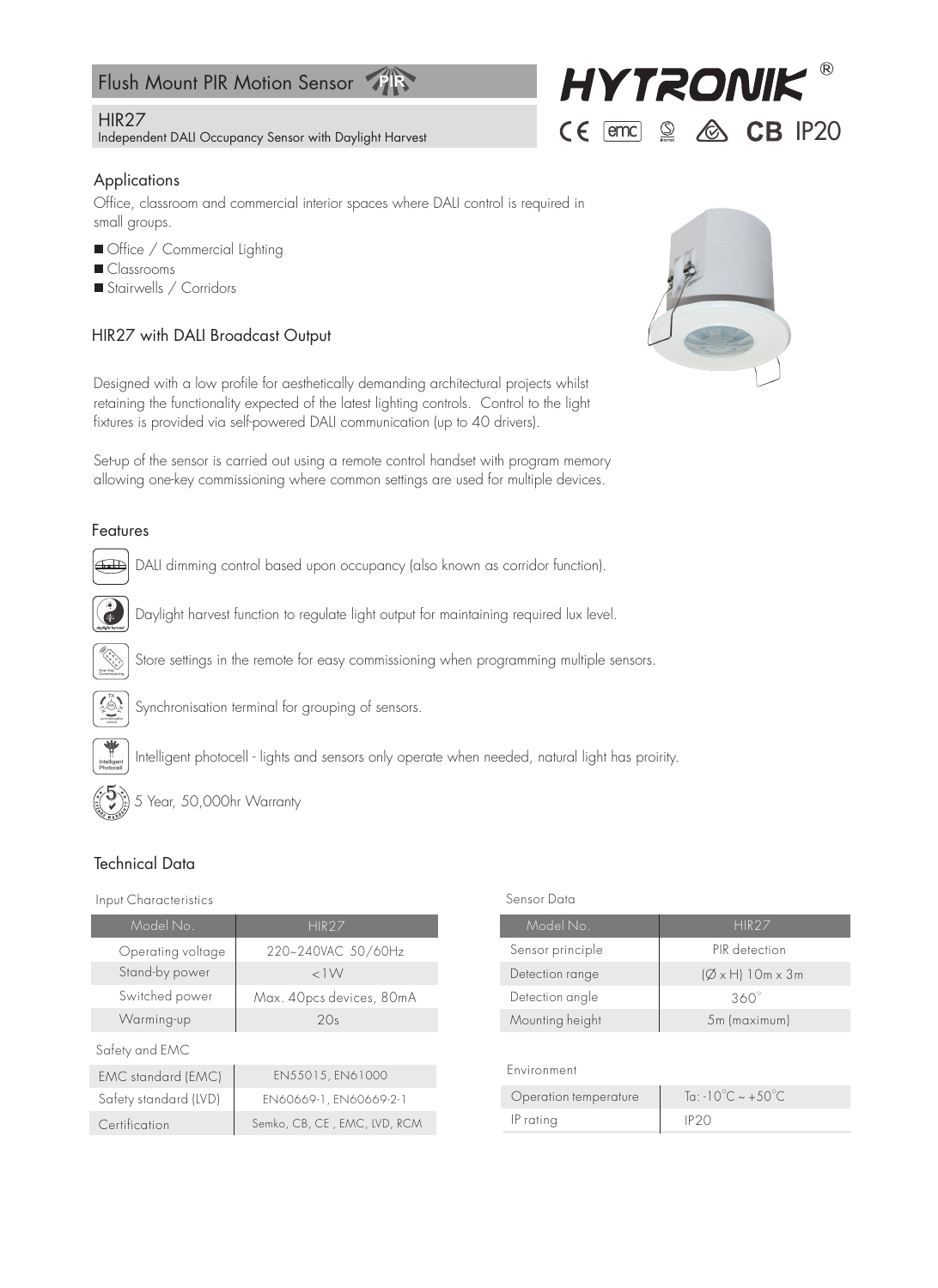# Mechanical Structure





- 1. Ceiling (drill hole 65mm)
- 2. Carefully prise off the cable clamps.
- 3. Make connections to the pluggable terminal blocks.
- 4. Insert plug connectors and secure using the provided cable clamps, then clip terminal covers to the base.
- 5. Fit detection blind (if required) and desired lens.
- 6. Clip fascia to body.
- 7. Bend back springs and insert into ceiling.

Optional accessory - HA03



1 2



Ceiling mount version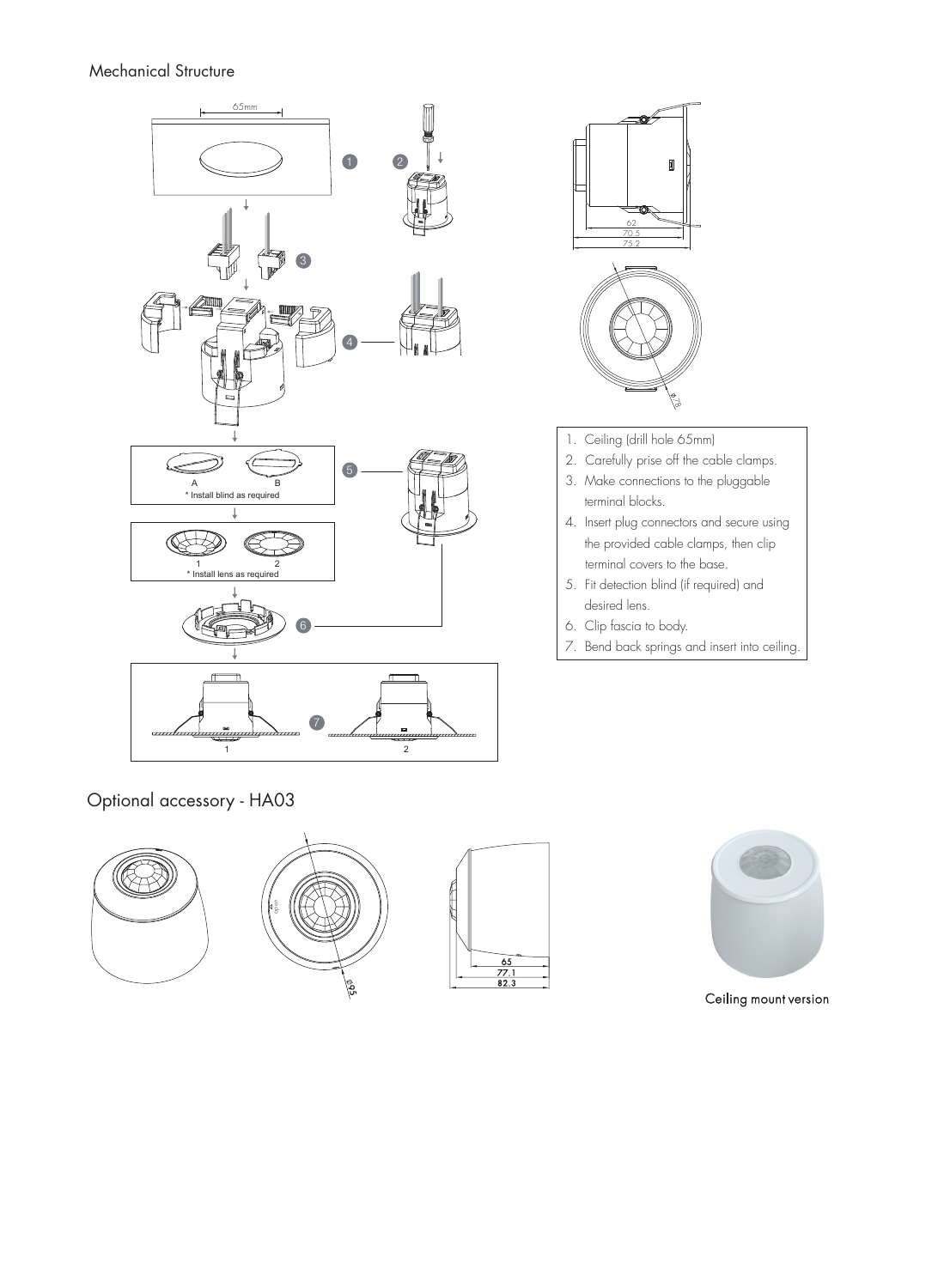

# Wire Preparation





Pluggable screw terminal. It is recommended to make connections to the terminal before fitting to the sensor.

Detection Pattern

Detection range with convex lens  $\overline{\text{Exp}}$  Detection range with flat lens



Tangential movement 10m Radial movement 5m







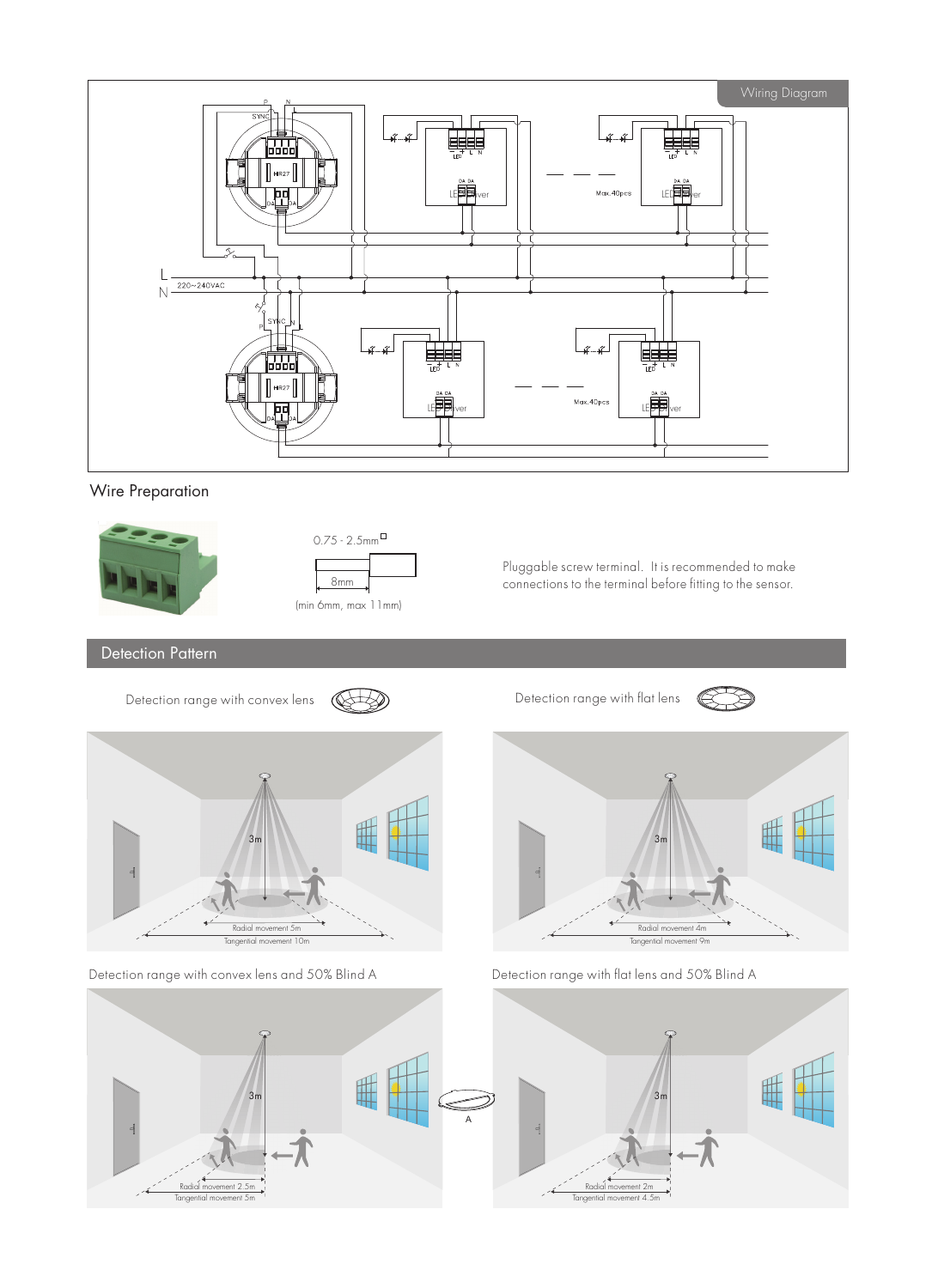Detection range with convex lens  $\left(\overline{\bigotimes \bigoplus \bigotimes}$  Detection range with flat lens





Detection range with convex lens and corridor blind B Detection range with flat lens and corridor blind B



The light switches on automatically with presence when natural light is insufficient.



# Functions and Features

# Daylight Harvest 1



Light will not switch on when natural light is sufficient, even there is motion detected.



The light switches off when the ambient natural light is sufficient.

# 2 Manual Override

With the help of push-switch, this sensor can be over-ridden by the end-user to manually switch on/off the light, or adjust the target lux level by push-switch, which makes the product more user-friendly and offers more options to fit some extra-ordinary demands:

- \* Short Push (<1s): on/off function;
	- On → Off: the light turns off immediately and cannot be triggered ON by motion until the expiration of pre-set hold-time. After this period, the sensor goes back to normal sensor mode.
- Off → On: the light turns on and goes to sensor mode, no matter if ambient Lux level exceeds the daylight threshold or not.
- \* Long Push (>1s): adjust the target lux level by turning the light up or down. Both the adjustment on remote control and push switch can overwrite each other. The last adjustment remains in memory.

*Note: if end-user do not want this manual override function, just leave the "push" terminal unconnected to any wire.*

The light dims to stand-by period after hold-time and stays on selected minimum

dimming level.



The light turns on at full or dims to maintain the lux level. The light output regulates accroding to the level of natural light available.



The light switches off completely after the stand-by period.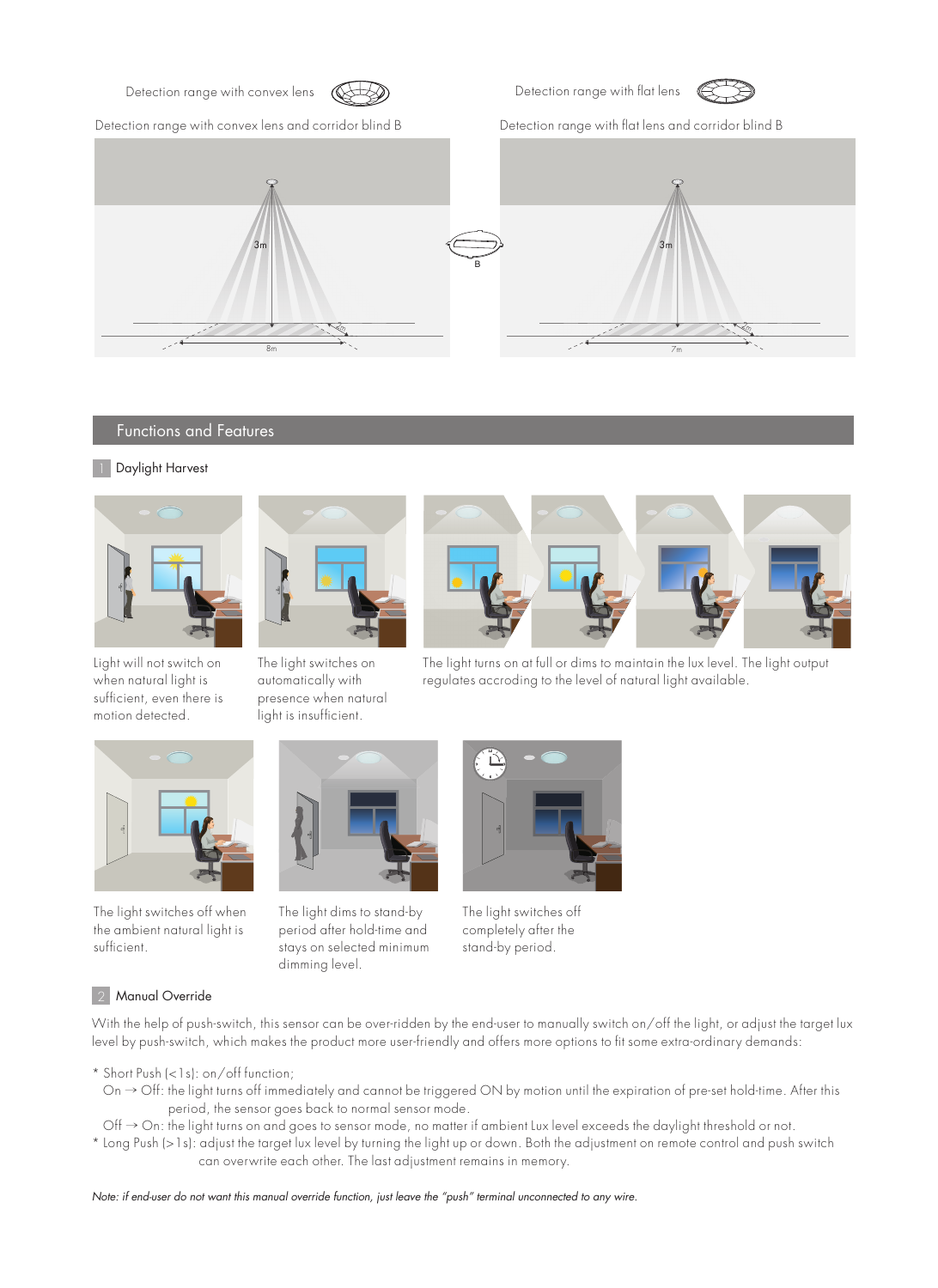## 3 Semi-auto Mode (Absence Detection)

Selecting this mode will activate the following logic:

- Manual on The lights will not switch on until they have manually been switched on at the wall switch. The occupancy sensor is inactive whilst the lights are off.
- Auto off When the lights are on, the sensor becomes active and monitors the space for activity. Once the area is vacated (absence setection), the sensor will automatically switch off the lights if the last person out forgets to switch off the light manually.
- *Note: The wall switch can be assigned to function* 2 or 3, but not both. The default function is manual override.

#### 4 Synchronisation Function

By connecting the "SYNC" terminals in parallel (see wiring diagram), no matter which sensor detects motion, all HIR27 in the group will turn on the lights when surrounding natural light is below the daylight threshold. The detection area could be widely enlarged in this way.

# Settings (Remote Control HRC-11)



# Permanent ON/OFF function

Press button "ON/OFF" to select permanent ON or permanent OFF mode. \* Press button "AUTO", "RESET" to quit this mode.

# Reset Settings

Press button "RESET", all settings go back to default: Hold-time 5min, Daylight sensor 100Lux, Stand-by time: 10min, Stand-by dimming level: 20%



# Shift Button

Press button "Shift", the LED on the top left corner is on to indicate mode selection. All values / settings in RED are valid for 20 seconds.



#### AUTO mode

Press button "AUTO" to initiate automatic mode. The sensor starts working and all settings remain as before the light is switched ON/OFF. *Note: the function of Semi-auto is disabled.*



These buttons are disabled.